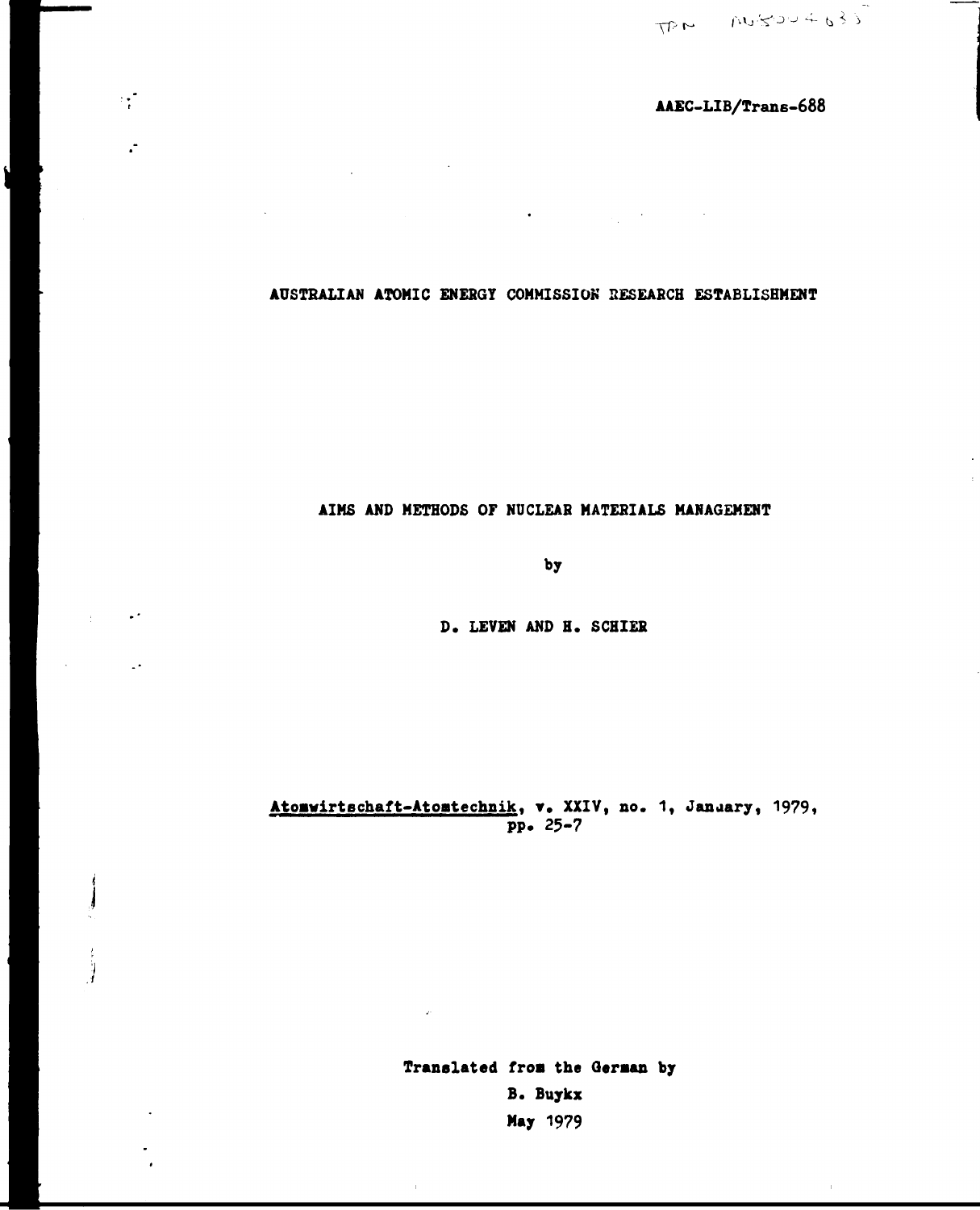## **AUSTPALIAN ATOMIC ENERGY COMMISSION**

## **LIB/TRANS SERIES**

**Translations in this series were prepared as working documents for the use of research scientists at the Australian Atomic Energy Commission.** 

**In order that they might be made available with the least possible delay, no attempt has been made to edit them, nor have all typing errors necessarily been identified and corrected.** 

**Copies of translations in this series are made available to interested organizations and individuals only on the express understanding that they may be imperfect and do not aim to meet the standards of a published document. The Commission will not be held responsible for any inaccuracies in the translated text or for any errors resulting therefrom.** 

**If any further reproduction of this translation is made by the recipient thereof, this note must be reproduced together with the text of the translation.**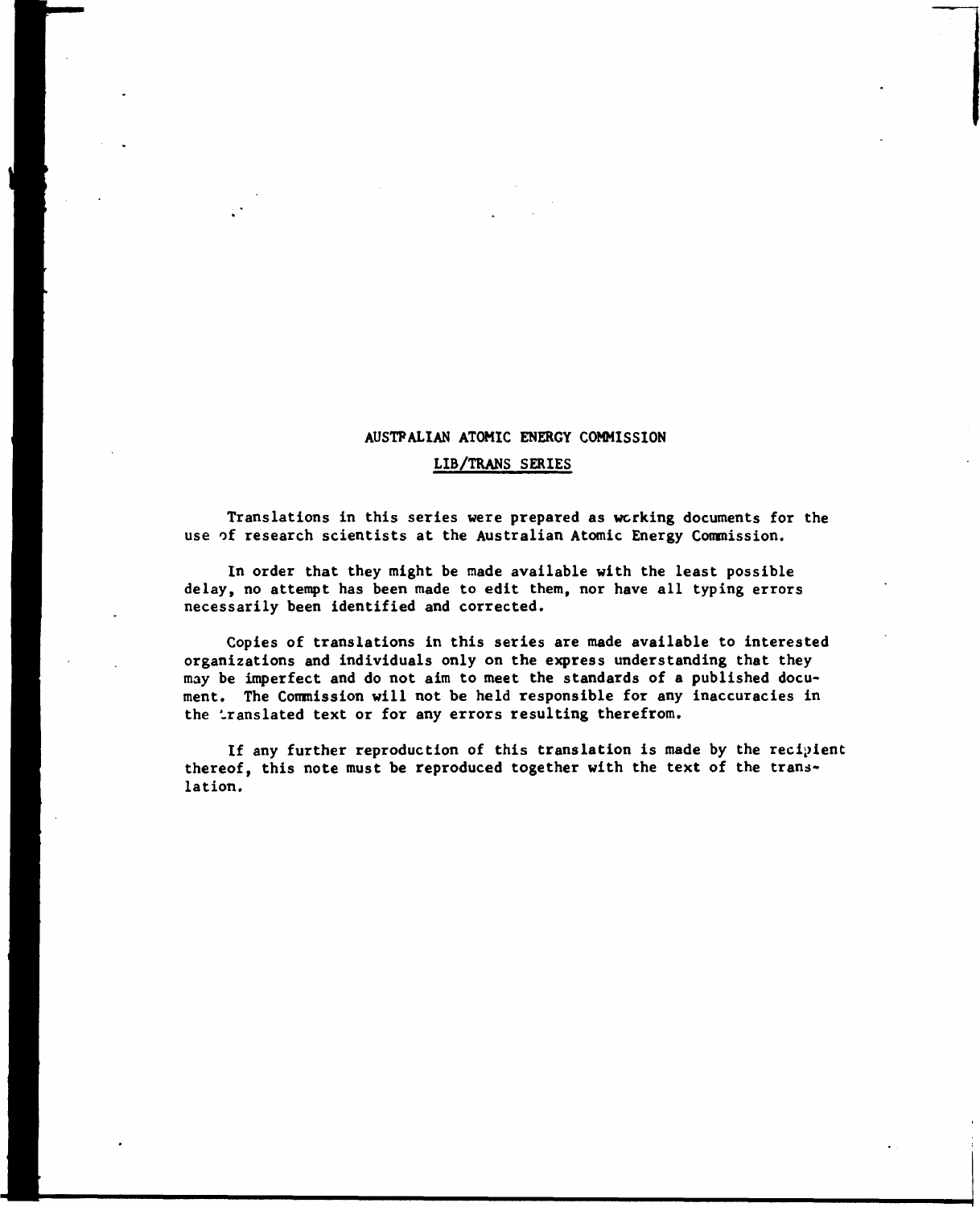## **AIMS AND METHODS OF NUCLEAR MATERIALS MANAGEMENT**

## **by D. Leven and H. Schier**

## **1. Introduction**

**Appropriate measures are being taken in the national and international sphere to counter the danger of the use of fissionable material for nonpeaceful purposes.** 

**The international safeguarding of fissionable materials against abuse is discussed widely, but public opinion so far has paid little attention to safeguards within state boundaries. All countries using nuclear energy for peaceful purposes have laid down appropriate regulations. In the Federal Republic of Germany such safeguards are required, e.g. by the Atomic Act, and are therefore a prerequisite for licensing. The national safeguarding situation differs from the international scene, e.g. in the possibility of employing security forces in case of a breach, so it is necessary and meaningful to be able to detect breaches in a short time. On the other hand, the state itself, and the utility organisation operating a plant, are to be considered above suspicion.** 

**The legal bases, aims and applications of international safeguards have already been described and discussed in numerous publications, e.g. Refs (1), (2) and (3). Extensive overviews are given in Refs. (4) and (5). The viewpoints on international nuclear materials management expressed in these references will be compared and contrasted in the following pages with the bases, aims and methods, of national nuclear materials management from the point of view of expert opinion in this field in the Federal Republic.** 

## **2. Basis and Aims of National Safeguards**

**The Atomic Act requires that the necessary safeguards be guaranteed against 'disturbances and other actions by third parties' - which includes theft of fissionable material for misuse. Hence this aspect forms part of the licensing conditions, and is the basis of the usual appraisal in the licensing process. This appraisal is carried out centrally by the 'Gesellschaft fuer Reaktorsicherheit**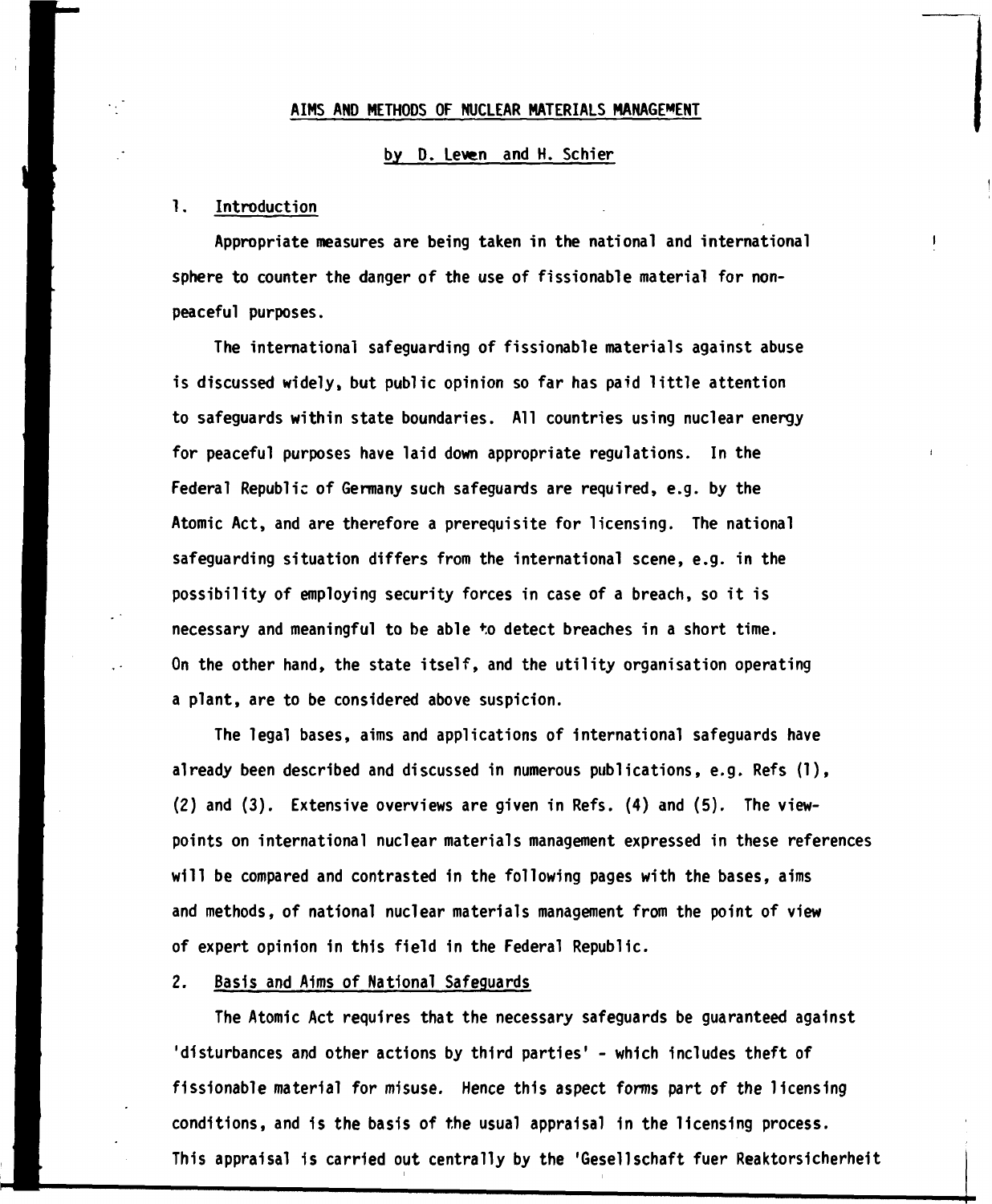**(GRS) m.b.H.' (Reactor Safety Company Ltd.)** 

**Contrary to the assumptions made in international nuclear materials management, the State itself and the utility company are considered to be trustworthy. They must jointly guarantee to total protection of the object. This is a definite difference from the international problem situation, in which the states themselves are seen as potentially capable of misappropriating materials, and therefore in this case the threat of political sanctions after detection of a breach can be employed as an effective deterrent. The threat**  of sactions after detection is ineffective against perpetrators who are national **subjects. Against such perpetrators it is necessary to take measures which either prevent the breach taking place, or ensure that the breach will be detected in time for the utility company's and the state's security organisations to take effective countermeasures. It depends on the type and quality of the planned countermeasures how much time can be allowed to pass between the beginning of the breach and its detection.** 

**In the national situation the allowable detection times must be in the range of hours in each instance. Thi', is considerably shorter than the detection times required and achieved in international control measures. It must be noted however that in the national situation detection time is to be understood as beginning at the time the utility organisation or police is notified of an alarm, while in the international situation the detection time begins only when detection is made by the international control agency. This distinction is meaningful and permissible, because an immediate reaction by security forces against attempted removal is possible and necessary only in the national situation.** 

**3. Possible Control Methods** 

**The control measures for nuclear materials in a national situation can be summarised in three groups according to their aims. The essential characteristics of these methods and their suitability as security measures are briefly described and analysed. Typical differences from their application in the international situation are pointed out.**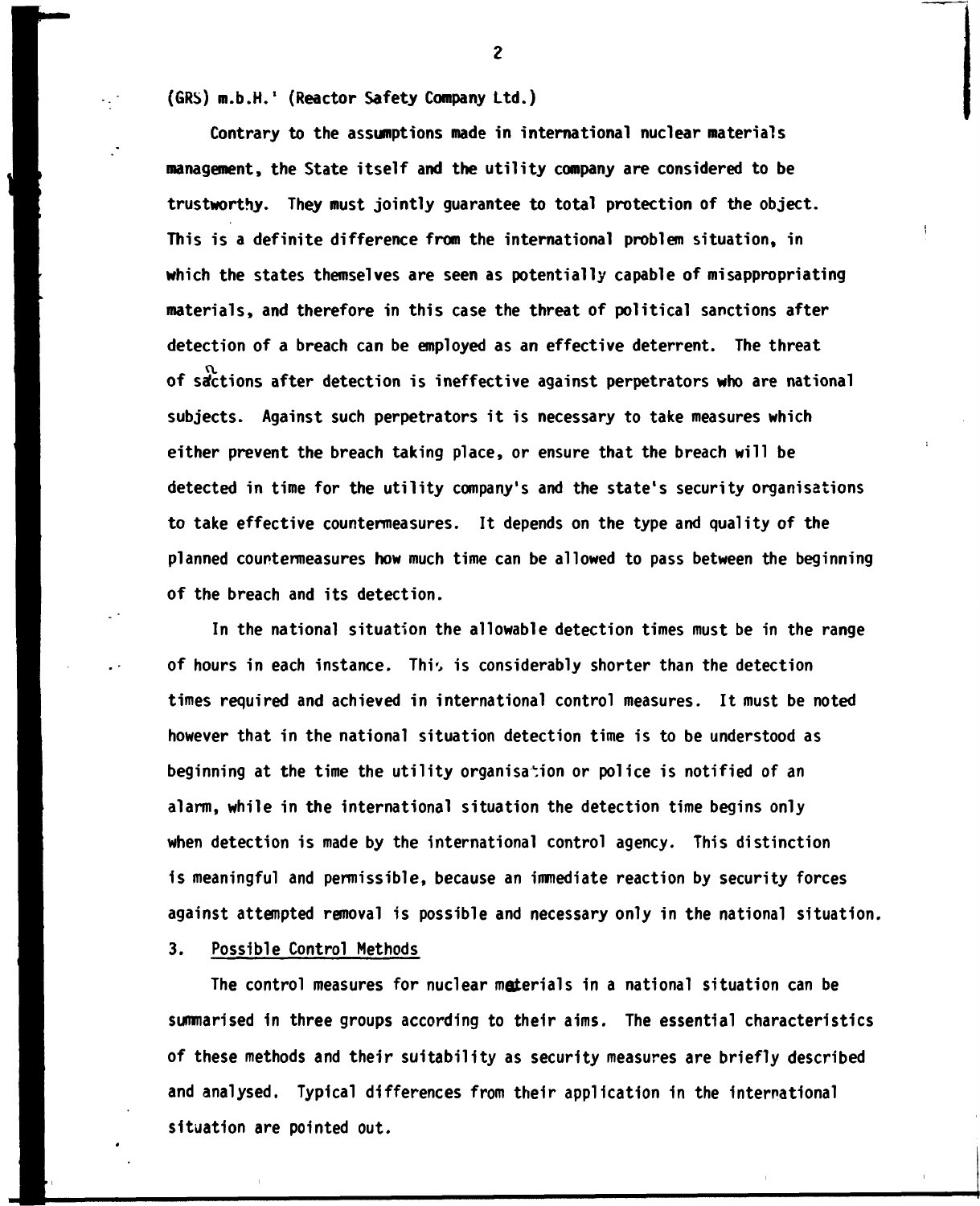## **3.1 Barrier and Containment Measures**

 $\cdot$  ,  $\cdot$ 

**Measures against forced entry, i.e. barriers which prevent physical access to the material or make it more difficult - can be taken without any real technical difficulties and have long been in wide use in the framework of national countermeasures. This important tool for the safeguarding of fissionable materials within state boundaries cannot be used in the international situation, since such measures cannot be applied against a state within its own boundaries.** 

**At first glance this observation appears to be contradicted by the IAEA practice of listing barrier measures, e.g. in Ref. 6. This is however not the case. In its readiness to support states in carrying out their**  tasks<sup>(7)</sup>, the IAEA lists recommendations. These are not measures which the **IAEA, in its international control function, can take for itself or which can be taken on its behalf.** 

**Barrier measures are not effective against secret attempts at removal, e.g. by employees. It is therefore necessary to create a boundary (containment) around the fissionable material and to monitor personnel and material traffic across this boundary. This task is accomplished by special personnel of the utility company equipped with suitable monitoring apparatus, or by the installation of an automatic detection system. These measures resemble measures in the international situation, but are easier to carry out, because there is no need to provide for the verification of containment monitoring at a later date.** 

## **3.2 Control of work in progress**

**The handling of fissionable material by personnel in certain stages of the work process imposes special requirements on the control measures, because of the possibility of direct contact. Exact specifications for the carrying out of the separate handling stages and controls on the adherence to these specifications can considerably reduce the possibility of unauthorised removal during this phase. In principle the handling of fissionable material by**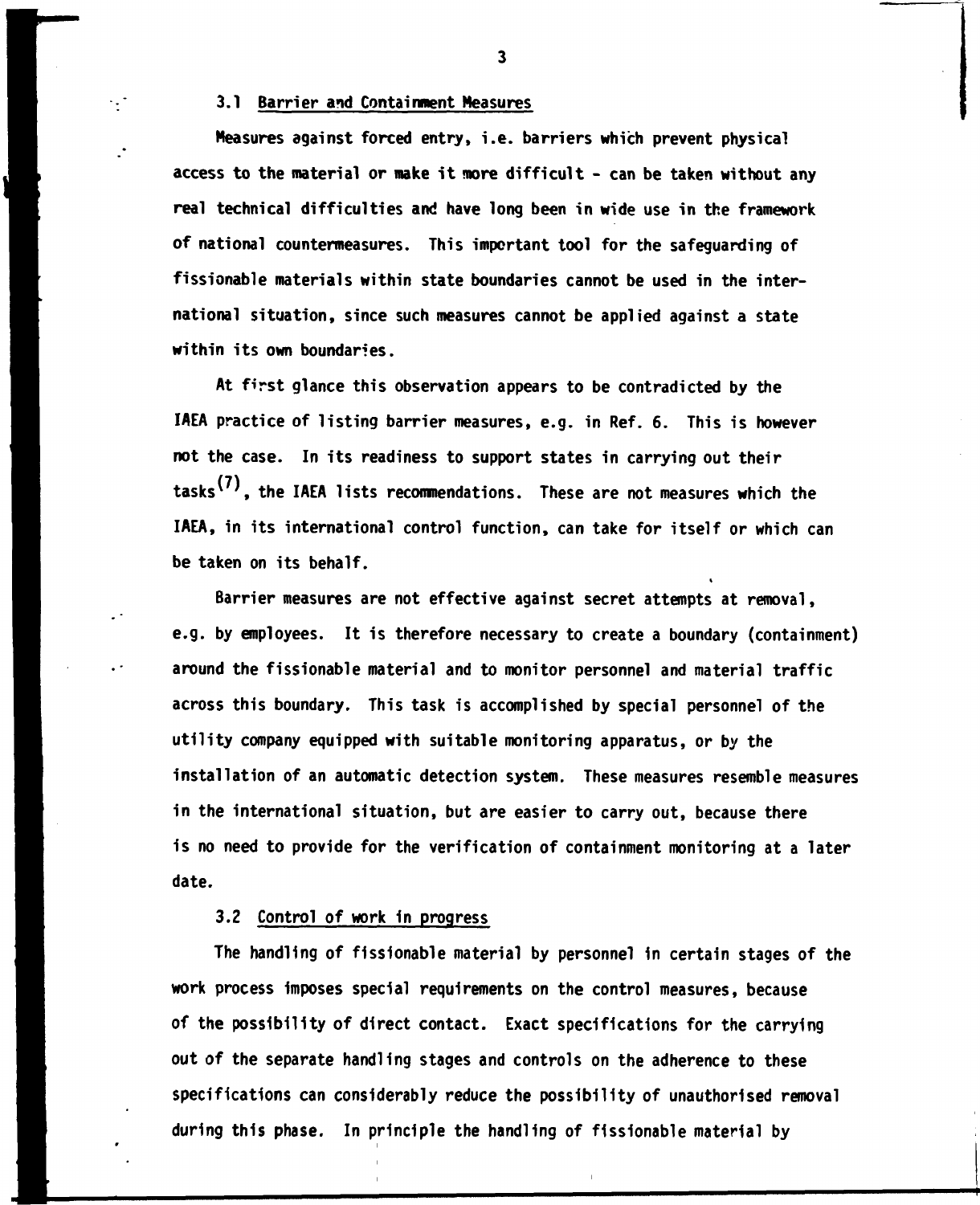**unauthorised persons and unspecified manipulations can be prevented or detected in time. The utility organisation can ensure, by appropriate administrative and technical measures, that deviation from the specified handling procedure by single operators leads to the immediate alert and intervention by company - and if necessary - also state security forces. This can be achieved without necessarily involving extra staff or equipment. In the design the operating company can make use of control measures which are being taken on the grounds of quality control, radiation protection and criticality safety. An important prerequisite for the effective monitoring of the work process without unnecessary interference in the operation of the plant and in production, is that it is carefully planned in the conceptual design of the plant.** 

**Thus the operating company carries out a permanent, continuous control which is considerably more effective than the random sampling control methods, e.g. by automatic cameras, for international control. It is justified because of the stringent requirements on detection time in the national situation. The more perseii-oriented control makes many of the technicalrecording measures of the international design superfluous, e.g. control of the driving mechanism of fuel element loading machines and of transfer equipment.** 

# **3.3 Nuclear material balancing**

**Balancing fissionable materials in separate zones within a plant basically allows continuous comparison to be made between changes in balance between adjacent zones, and thus raises the quality of the controls. The various techniques and the considerable problems which occur in practice ?.re adequately described in the literature so that we only need to treat this in a keyword fashion here.** 

**In each instance it is necessary to investigate whether an automatic balancing system for the whole or part of a plant can achieve the necessarily short balance time intervals with sufficient accuracy. The main difficulties**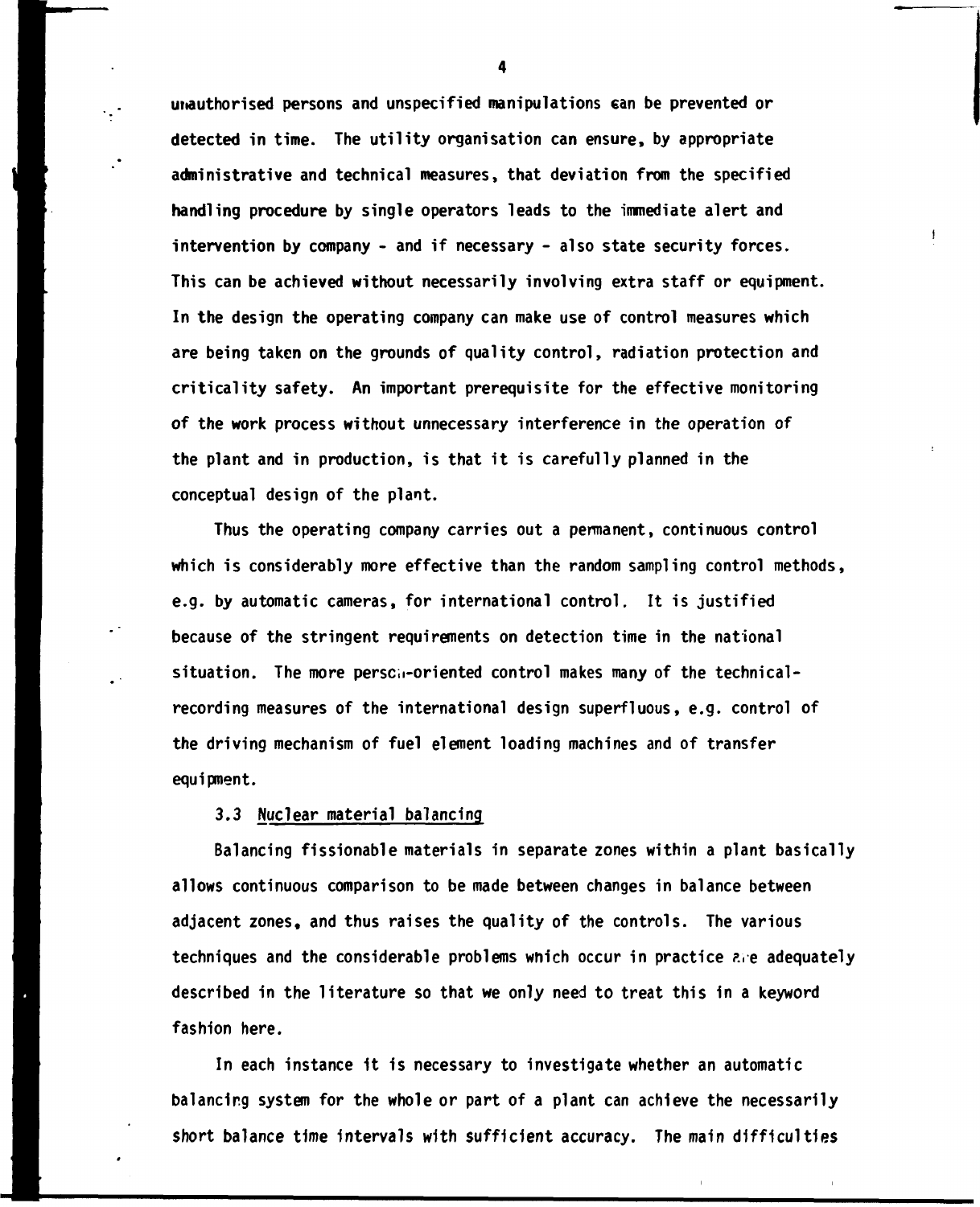**occur when the fissionable material is not present in easily countable (preferably equal) unit pieces, and it becomes necessary to record details of the kind and mass of material, which must be correlated in time.** 

**If, as in the cases discussed here, it is assumed that the operating company's personnel is trustworthy, then these technical difficulties can be reduced by entering the data partly by hand, and thus the area of application of the balancing system can be broadened.** 

 $\mathbf{I}$ 

## **4. Realisation in Practice**

۰.,۰

**The experts of the 'Gesellschaft fur Reaktorsicherheit (Reactor Safety Company) have discovered that the application of the three elements described here, 'Barriers and Containment', 'Control of Work in Progress' and 'Balancing\* can be brought together successfully in a total design for the safeguarding of fissionable materials against perpetrators within national boundaries. Above all, there is an advantage for the operating company in the fact that his organisation is held to be above suspicion and can therefore also include the instrumentation which is required for operational purposes in the control design.** 

**This shows up very clearly in the practical realisation of measures for the control and safeguarding of fissionable material within state boundaries.** 

**It has been found that the requirements for national security of nuclear power stations are very small, and are met largely already by the controls and barriers necessary for general protection. For LWR power stations (for which the technically applicable control systems in the international sphere are discussed in Ref. 1) no special security measures are taken in the national situation, beyond those necessary for normal plant security.** 

**It is especially important here that the operating company is not required to demonstrate that it is not putting irradiated fuel rods aside in order to obtain the plutonium in them, but that this action is made impossible to third parties acting in secret.**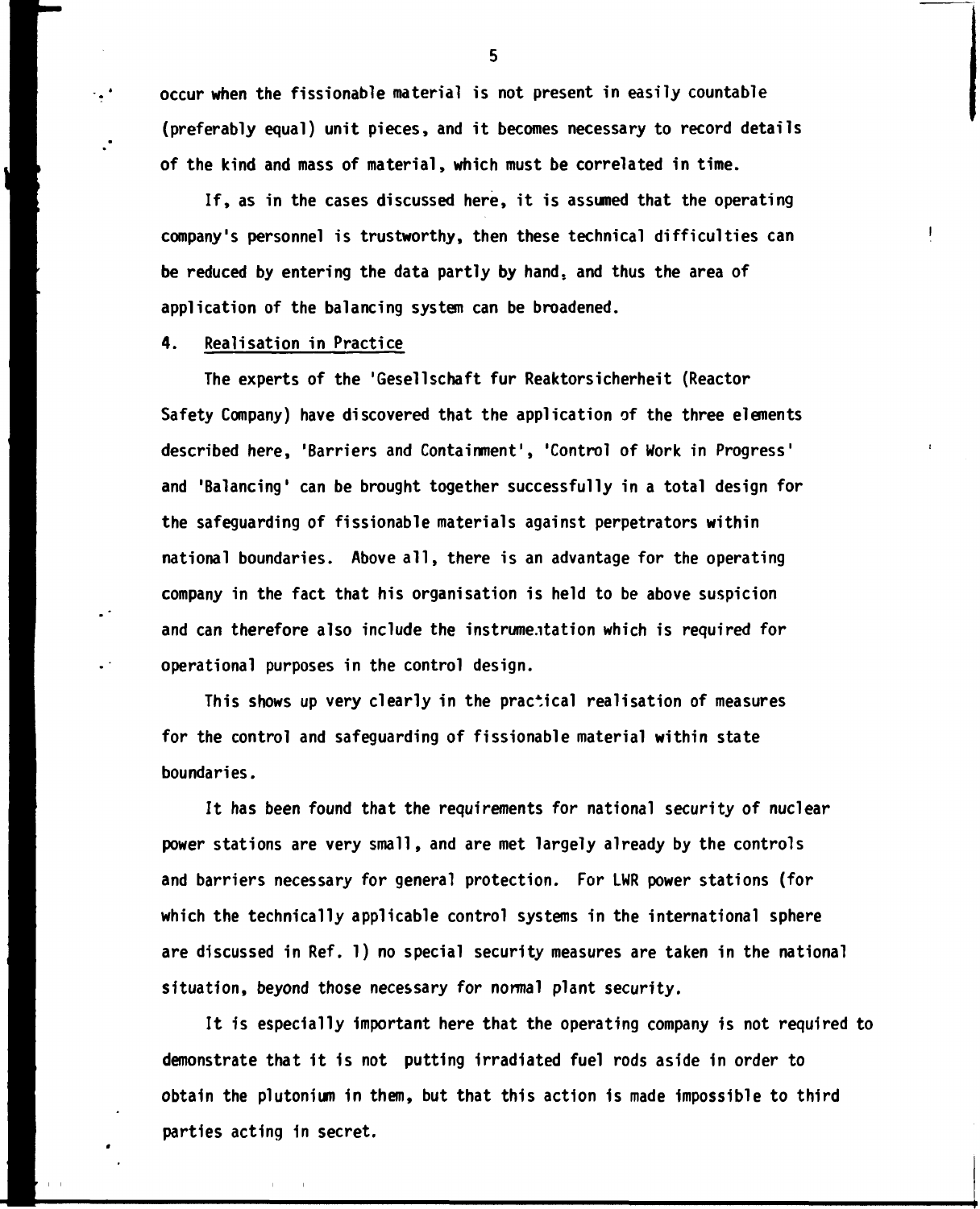**By the same reasoning, even in nuclear power stations in which unirradiated Plutonium is used, only a few control measures are required beyond those necessary for normal plant safety in the national situation, while considerable**  expense must be incurred in the international control situation<sup>(3)</sup>.

**Greater expenditure is required in plants in which the fissionable material is present in a form where it can be handled by single persons. In recent years national control designs have been drawn up for such plants partly in cooperative efforts between experts and operating companies - in which use is made of all three of the above mentioned elements of material management. For obvious reasons it is not possible to go into the specific measures being taken at particular plants. An indication can be obtained from the model of a national control system described in Ref. 8 for a fictitious 2.^\*6 power research reactor with a large plutonium inventory.** 

## **5. Summary**

 $\ddot{\phantom{1}}$ 

**In order to meet the requirements of the Atomic Act for protection against 'disturbances and other such acts by third parties' the licencing process requires the operating company to take precautions and control measures for the national protection of fissionable material.** 

**The ultimate aim of these measures is to prevent the abuse of nuclear material. The difference from the international control situation is in the assumptions concerninq potential suspects. In the national situation, neither**  the state nor the plant operator are counted among poten<sup>tial</sup> suspects.

**In plants in which the nuclear materials are present only in forms which can not be handled by a single person, this leads to considerable advantages in the practical realisation. Greater expenditure is required in plants where the material can be handled by a single person. But in this case also acceptable solutions for both operating company and for the authorities are available.**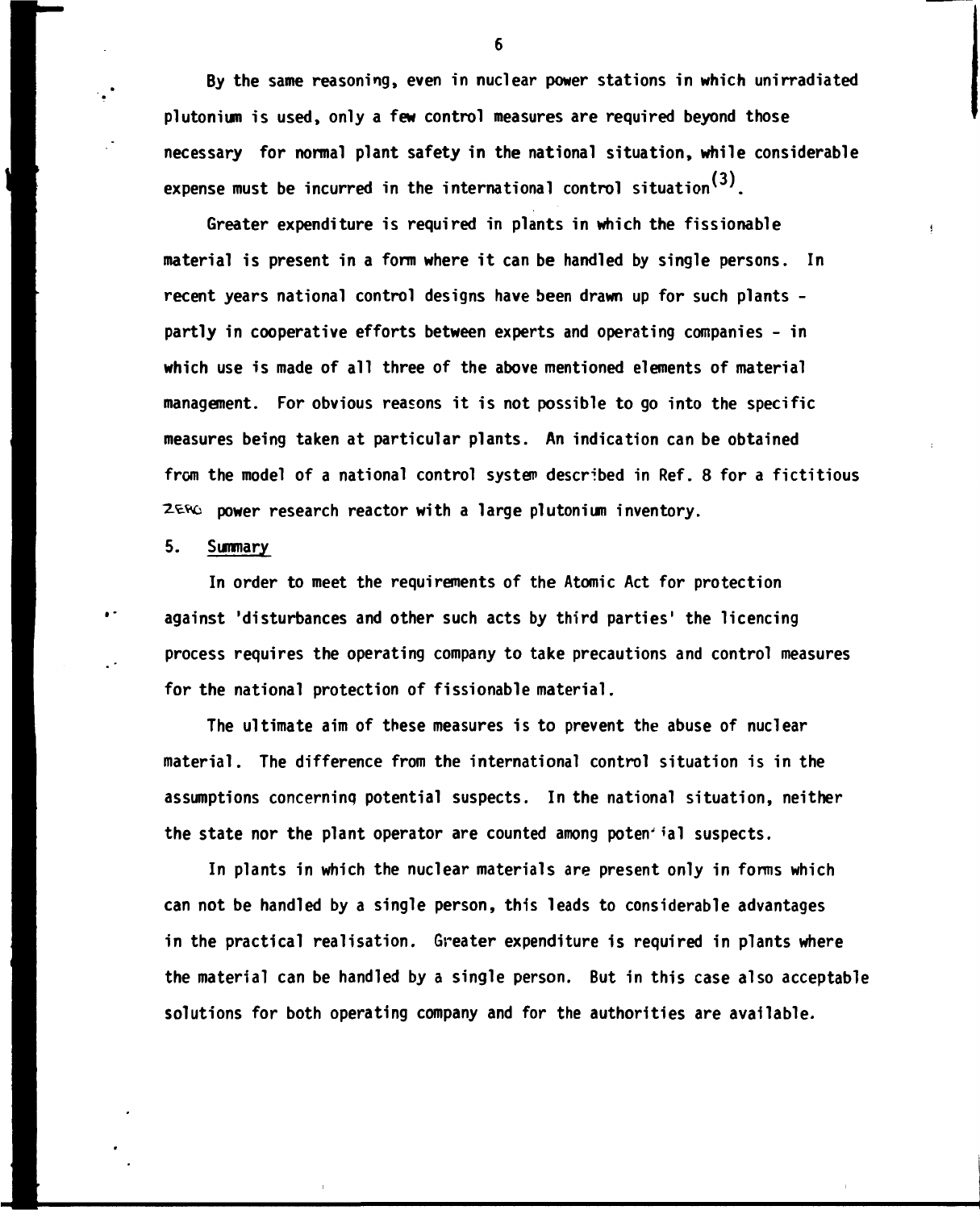tan di Kabupatén Ka

Bundle verlassingsgericht vorgelegt hat<sup>25</sup>). Die Entscheidung the Bundesverfassungsgerichts steht zu: Zeit noch ansili Es besteht danach augenblicklich eine Art Schwebezustand. Das hindert indessen nicht, das Atomgesetz und auch seinen §7 bis zur Entscheidung weiterhin anzuwenden. Normenkontrollklagen haben keine aufschief unde Wirkung. Es besteht vielmehr eine tatsächliche Vermittung der Verfassungsmäßigkeit der angefochtenen Nerm<sup>29</sup>). Der Bundesminister des Innern ist deshalb grond-atzlich rechtlich nicht gehindert, auch vor der Entscheidung des Bundesverfassungsgerichts in Sachen Kalkar eine Weisung an das Land Nordrhein-Westfalen zu erlassin

#### 5. Ermessen der obersten Bundesbehörde

المستحقق والأوارية

Die Entscheidung der obersten Bundesbehörde, hier: der Bundesminister des Innem, über den Erlaß einer Weisung an ein Land ist grundsätzlich eine Ermessensen'scheidung<sup>29</sup>). Dabei übt der Bundesminister ein goppoltes. Ermessen aus: ob er anweisen soll und wie er anweisen soll.

Die Entscheidung, ob angewiesen werden soll, setzt cinen Weisungsanlaß voraus. Weisungsanlaß kann z.B. bei Meinungsverschiedenheiten zwischen Bund und Land das Begehren des Landes sein, eine Weisung zu erhalten. Es wird im Schrifttum die Meinung vertreten, daß das Land in diesem Fall sogar verpflichtet ist, eine Weisung einzubolen<sup>79</sup>). Verletzungen der Zweckbestimmungen

- Das Manuskript wirde am 20. 11. 1978 abgeschlossen.
- Vgl. dazu neuestens ausführlich mit Nachweisen J. Insen. Vorwirkungen verfonsungsgetichtlicher Normenkontrollentscheidungen? NIW 1979,
- 25 MgL 2 B. Haun, Die Bundesaufsicht in Bundesauftragsangelegenheiten.<br>Brond fort a. M. 1972, S. 126.
- <sup>29</sup>) Vol. Joss. in: Kommentar zum Bonner Grundgesetz (Benner Kommen-(a) Hamburg 1950 ff. (1964) Nr. 4 zu Art. 87c (S.8).

des Atomgesetzes und sonstige Verletzungen des Atomgesetzes sind stets ein zwingender Anweisungsgrund Soweit daher der Anlaß für eine Weisung sich aus der Rechtmäßigkeitsprüfung des von dem Land angewendeten Verfahrens ergibt, bewegt sich die oberste Bundesbehörde auf verhältnismäßig gesichertem Boden. Anders ist das bei der Überprüfung der Zweckmäßigkeit der Austubrung des Gesetzes durch das Land. Hier kommen notwendigerweise auch politische Aspekte bei der Ermessenshildung zum Tragen. Dies ist zulässig, soweit diese Erwagungen nicht willkürlich und sachfremd sind. Politische Erwägungen im Rahmen der Ernessensentscheidung müssen stets dem Gesamtwohl dienen und durfen nicht einseitig zugunsten einer politischen Gruppierung erfolgen. Dabei sind auch die Grenzen der durch die Auftragsverwaltung dem Bund zugewiesenen Kompetenzen zu beachten<sup>36</sup>). Insgesamt ist der Ermessensspielraum, der pflichtgemäß ausgefüllt werden kann, jedoch recht weit

Demgegenüber ist das Ermessen des Bundes bei der Frage, wie angewiesen werden soll, eingeengter<sup>8</sup>). Hier trifft der Bund Entscheidungen anstelle des Landes, d.h. er muß z. B. die Voraussetzungen für das Vorlieden einer atomrechtlichen Genehmigung prüfen und gegebenenfalls bejahen oder verneinen. Der zur Verfügung stehende Ermessensspielraum - falls überhaupt einer zur Verfügung steht - richtet sich hier nach den jeweils anzuwendenden Vorschriften des Atomaesetzes und der auf Grund des Gesetzes ergängenen Rechtsverordnungen. Der Bundesminister des Innam wendet in diesen Fällen das Atomoesetz in einem konkreten Fall unmittelber an Seine Entscheidung verdichtet sich freilich nicht zu einem Verwaltungsakt gegenüber dem Antragsteller, sondern zu einer Weisung an das Land.

DK 621.039:351 (420.1)

<sup>31</sup>). Val. hierzu auch Eischerhof, Schneiler Briter aaO (Eußn. 1) S. Sici

# Ziele und Methoden der Sicherheitskontrolle spaltbaren Materials

Von D. Leven, Köln, und H. Schier, Bonn

### 1. Einleitung

Der Gefahr der Verwendung von spaltbarem Material zu nicht friedlichen Zwecken wird im nationalen und internationalen Bereich mit geeigneten Maßnahmen entceaepaewirkt.

Schier, Bundesministerium des Innern, Rheindorfer Str. 198, 5300  $D_2$   $H$ Bonn 7 this 2.78 GPS, Köln)

Während die internationale Kontrolle spaltbaren Materials gegen mißbräuchliche Verwendung Gegenstand ausführlicher Frörterungen ist wird bisher der innerstaatlichen Kontrolle in der Öffentlichkeit weniger Beachtung geschenkt. Dabei verfügen alle die Kernenergie für friedliche Zwecke nutzenden Länder über entsprechende Vorschriften. In der Bundesrepublik Deutschland wird ein derartiger Schutz z.B. vom Atomgesetz gefordert und ist damit Genehmigungsvoraussetzung. Gegenüber der internationalen Kontrolle unterscheidet sich die innerstaatliche u.a. darin, daß der Einsatz von Sicherheitskräften bei Verstoßen möglich ist und deshalb wesentlich kurzere Entdekkungszeiten nötig und sinnvoll sind, andererseits der Staat selbst und die Betreiberorganisation einer Anlage als unverdächtig anzuseher sind.

Die Rechtsgrundlagen, Ziele und Ausführungsmoglich**keiten der internationalen Kontrollmaßnahmen wurden** bereits in zahlreichen Veröffentlichungen beschrieben und diskutiert, z.B. in [1], [2]. [3]. Einen umfassenden Überblick geben die Arbeiten in [4] und [5]. Den dort dargestellten Gesichtspunkten der internationalen Spaltsinffflußkantralle sallen im folgenden vergleichend die Grundlagen, Ziele und Ausführungsmöglichkeiten einer innerstaatlichen Kontrolle spaltbaren Materials aus der Sicht der in der Bundesrepublik Deutschland mit diesem Gebiet befaßten Gutachter gegenübergestellt werden

<sup>(1)</sup> OVG Münster, DVBI 1978, S. 62. Die Vorlage wurde vom BVerfG als zularsig andenommen, BVerfGE 47, S. 146.

<sup>&</sup>lt;sup>10</sup>). Vitil oben Zitter 4n

Anschriften der Verfasser

Dr. D. Lovin, Gesellschaft für Reaktorsicherheit (GRS) mbH, Glockengasse 5000 Koln 1.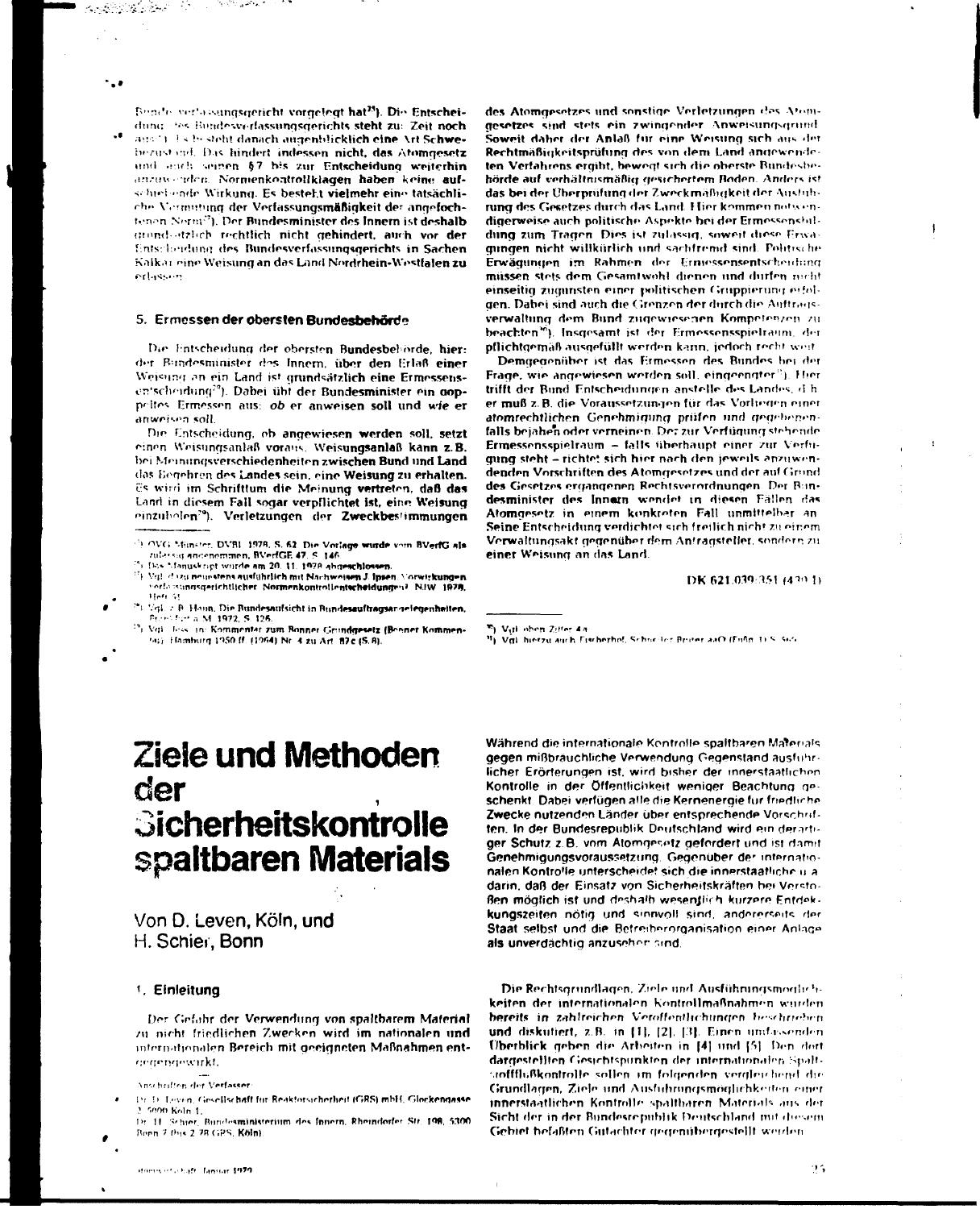#### 2 Grund: hoon und Ziele innerstaatlicher Kontrollmannahmen

Das Abonessetz (A) Gi fordert, daß gegen "Störmaßnahgien und sonstage Linwirkungen Dritter" - und dazu gebore and historic Dichstahl von spaltbarem Material zu mißbrauchlicher Verwendung - der erforderliche Schutz or gewährleisten ist. Damit ist dieser Gesichtspunkt tastandled der Genehmiqunqsyoraussetzungen und unserinegt der im Genehmigungsverfahren üblichen Bequtachtung. Diese Bequtachtung wird, wie alle aus der Sicherung kerntochnischer Anlagen hernihrenden Franon zentral durch die Gesellschaft für Reaktorsicherheit (GRS) mbil durchgeführt.

Dabei sind - im Gegensatz zu den bei der internationaten Spaitstoffflußkontrolle getroffenen Annahmen - der Staat sellest und die Betreibereiganisation als vertrauenswurdig auzusehen. Beide müssen gemeinsam den gesamten Objektschutz gewährleisten. Das ist ein entscheidender Unterschied zur internationalen Problemstellung, bei der die Staaten selbst als potentielle Abzweiger gesehen werden und wo daher die Androhung politischer Sanktionen nach Entdeckung einer Abzweigung als wirkungsvolles Abschreckungselement verwendet werden kann. Geden subnationale Täter ist das Androhen von Sanktionen ber einer nachträglichen Entdeckung wirkungslos. Gegen enese Tater müssen Maßnahmen eingesetzt werden, die eine Abzweigung entweder verhindern oder aber so rechtzeitig entdecken, daß durch die betrieblichen und staatlichen Sicherheitsorganisationen wirkungsvolle Gegenmaßn ihmen getroffen werden können. Es hängt dabei von der Art und Qualität der geplanten Gegenmaßnahmen ab, welche Zeitspanne zwischen Tatbeginn und Entdeckang zugelassen werden kann.

In jedem Fall aber müssen die im innerstaatlichen Bereich zulässigen Entdeckungszeiten im Stundenbereich liegen und damit erheblich kürzer sein als die für die internationalen Kontrollmaßnahmen geforderten und correichten Zeiten. Es ist dabei allerdings zu beachten, daß unter Entdeckungszeit hier die Zeit zu verstehen ist, nach der die im nationalen Sinne als vertrauenswürdig anzusehenden Betreiberorganisationen bzw. die Polizei eine Alarinmeldung erhalten, während im internationalen Bereich erst mit der Entdeckung durch die internationalen Eontrollinstanzen die Entdeckungszeit abgelaufen ist.

Dieser Unterschied ist jedoch sinnvoll und zulässig, da nur im nationalen Bereich eine unmittelbare Reaktion der Sicherheitskrafte auf Entwendungsversuche möglich und notwendig ist.

#### 3. Einsetzbare Kontrollmethoden

Die Maßnahmen zur Kontrolle spaltbaren Materials im o a. nationalen Sinne lassen sich von ihrer grundsätzlion Zielrichtung her in drei Gruppen zusammenfassen. The wesentlichen Charakteristika dieser Methoden und thre Eignung als Überwachungsmaßnahmen werden im folgenden kurz dargestellt und analysiert. Auf typische Unterschiede zu ihrer Verwendung im internationalen Konzept wird eingegangen.

#### 3.1. Barrieren- und Containmentmaßnahmen

Barneremaßnahmen gegen gewaltsame Täter - d.h. Maßnahmen, die den physischen Zugriff auf das Material eschweren oder verhindern - sind ohne grundsätzliche tochnische Schwierigkeiten durchzuführen und werden un Rahmen der nationalen Maßnahmen seit langem in breitem Unifang eingesetzt. Damit steht für die inneistaathche Spaltmaterialüberwachung ein wichtiges Hilfsmittel zur Verfürgung, das im internatione in Bereich nicht a verwendet wird, da derartige Maßnahmen gegen einen

- 26

Staat auf somem eigenen Territorium nicht onder einer werden konnen.

Diese Feststellung steht nicht, wie es auf den erstell Blick scheinen konnte, im Widerspruch zur Frasse der Internationalen Atomenergie-Ogganisation (1399) aus z.B. in [6] Barrieremaßnahmen auflistet, Gemal der Be reitschaft der JAEO, die Steaten auch bei der Ertabang threr innerstaatlichen Autochen zu unterstützen (?) zum delt es sich dabei um Emptehlungen und neht etwa sich Maßnahmen, die die IAEO im Rahmen dater international len Kontrollfunktionen selbst ergreift oder die ten sie etatiffen werden mußten.

Gegen heimliche Entwendungsverseche. Z.B. dieses Betriebsangehörige, sind Barrieremaßnahmen nicht wir sam. Daher ist es notwendig, einen abgegrenzten Bener z. (Containment) um das spaltbare Material zu schäffen und den Personen- und Matemaiverkehr durch die Containment-Grenzen zu überwachen. Diese Autoche wird unter Verwendung geeigneter Meßgerate von speziellem Fer sonal des Betreibers oder aber durch Einsatz automatischer Detektierungseinrichtungen wahrgenommen Die Maßnahmen ähneln denen des internationalen Kenzertes, sind jedoch einfacher durchzufühlen, da eine Mer, lichkeit der nachträglichen Verrlikation der Contammern überwachung dabei nicht bereitgestellt werden mus-

#### 3.2. Überwachung des Arbeitsablaufs

Die Handhabung von spaltbarem Material durch Pernen in bestimmten Abschnitten des Betriebsabiantes stellt aufgrund der Möglichkeit des unmittelbaren Zugritzbesondere Anforderungen an die Uberwachungsungstate men. Eine wesentliche Beschrankung von unerlanden Abzweigungsmöglichkeiten wahrend dieser Phase lact sich durch eine genaue Vorschrift über die Durchtungung der einzelnen Handhabungsschrifte und die Kontrellie der Einhaltung dieser Vorschrift erreichen Im Prinzip Lisan sich hierdurch eine Handhabung des spaltbaren Materials durch nicht autorisierte Personen sowie Handbeburgen. die nicht im Arbeitsablauf vorgeschrieben sind verlage dern bzw. rechtzeitig entdecken.

Durch geeignete administrative und technische Maßnahmen kann der Betreiber ohne wesentlichen personellen und apparativen Aufwand sicherstellen, daß des Abweichen einzelner Betriebsangehoriger vom vorge schriebenen Handhabungsablauf sofort zur Abarmerung und zum Eingreifen der betreiberseitigen und notfalls auch der staatlichen Sicherungskrafte führt. In das dazu notwendige Konzept kann der Betreiber Überwachungsmaßnahmen einbeziehen, die er auch aus Grunden der Qualitätsgewährleistung, des Strahlenschutzes und der Kritikalitätssicherheit durchführt. Eine wichtige Voraussetzung für einen effektiven Einsatz der Arbeitsabhaut überwachung ohne unzumutbare Behinderung des Anlagenbetriebes und der Produktionsabläufe ist eine grundl. che Vorplanung bei der Konzipierung der Anlagen

Damit führt der Betreiber eine permanente, kontinujerliche Überwachung durch, die sich in ihrer Ebektivität wesentlich von der stichprobenartigen Uberwachung durch automatische Kameras ma. für die internationale Kontrolle unterscheidet, und die damit den im nationalen Bereich hohen Anforderungen an die Entdeckung gesten gerecht wird. Gleichzeitig werden durch die mehr personenotientierte Überwachung zahlteiche technischsteige strietende Maßnahmen des internationalen Konzeptes wie z.B. Fahrwerksüberwachung von BF-Lademie chinen und Transporteinrichtungen, überflüssig

#### 3.3. Bilanzierung des Spaltmaterials

Eine Bilanzienung des spaltbaren Materials unter Verwendung einzelner Bilanzzonen innerhalb der Anlage